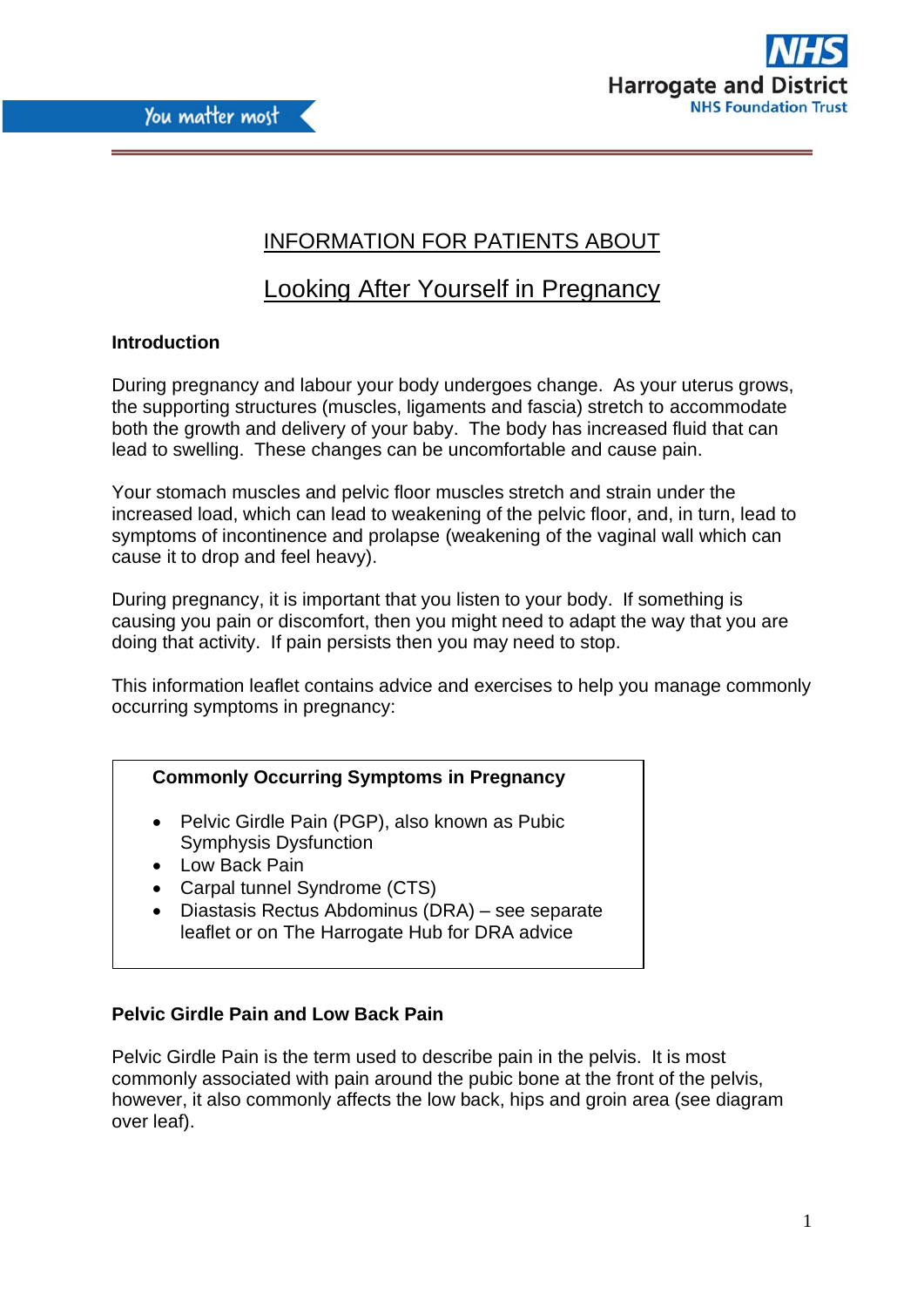



Image from POGP patient booklet thttps://thepogp.co.uk/\_userfiles/pages/files/POGP-PGP(Pat)(UL).pdf

# **What Causes PGP?**

Around 1 in 5 pregnant women experience mild pain in their pelvis during pregnancy, for others, the pain can be more severe and start to affect daily functions and mobility.

This can be due to hormonal and postural changes. These changes can be felt early in your pregnancy due to the hormone *Relaxin* being produced in the early stages and continuing until labour, and sometimes longer. As the name suggests, it relaxes and softens the ligaments of the body, thus enabling the pelvis to widen and deepen in preparation for giving birth. Due to this softening, there may be a reduction in stability of the joints. This reduction in stability can cause grinding, clicking, discomfort and pain.

Pain may be felt during normal daily activities such as at work or looking after young children, difficulty getting in and out of a car or climbing stairs, standing on one leg, and difficulty with walking.

Although your body is undergoing change, there are things that you can do to prevent, manage or improve symptoms.

#### **How to Manage Symptoms**

Start by looking at what you do and how you do it. It is important to have good posture and to strengthen your muscles to increase stability and prevent worsening of symptoms.

Three helpful rules for the management of PGP and low back pain are:

## **1/ Good posture**

Look at the check-list below and see if there is anything that you can change to help ease your symptoms: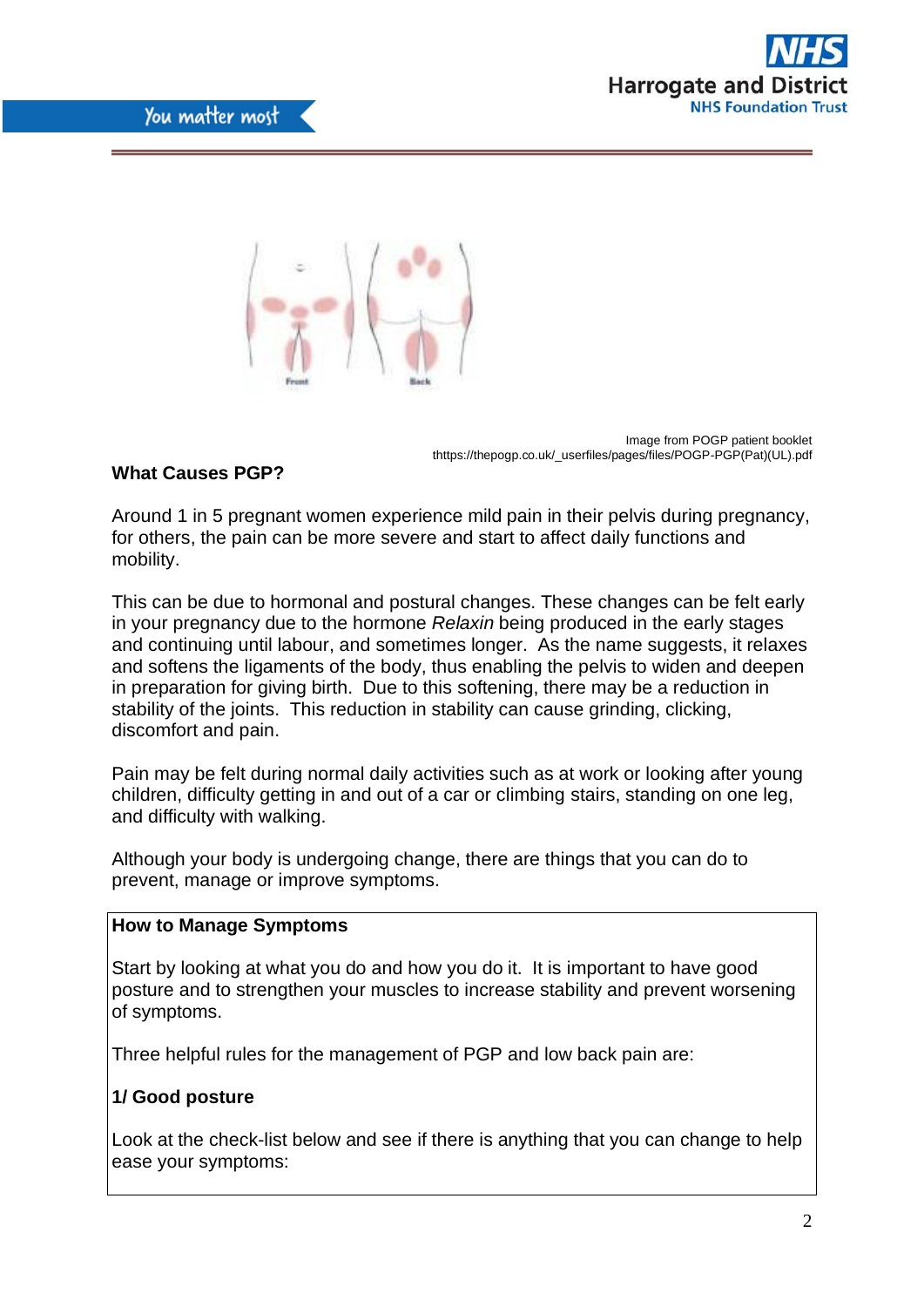

- Stand evenly on both feet. Make sure your bottom is not sticking out, and your shoulders are back.
- Avoid standing for too long.
- If you have young children, try not to carry them on one hip. Instead, hold them in front, so that your hips remain level.
- When sitting, think "hips level". Ensure that your weight is even through both bottom cheeks.
- Avoid crossing your knees and ankles, or tucking your legs up to one side.
- When sleeping, try placing a pillow between your knees to stabilise the pelvis.
- Avoid twisting.
- Avoid carrying anything heavy in one hand to maintain balance and alignment.
- Wear shoes with a supportive in-step and avoid wearing shoes with a heel.

## **2/ Avoid separating your legs too far apart**

- When walking think about your stride length. Perhaps shorten it a little and walk a little slower.
- When getting into a car back up to the seat, sit down, and using small steps walk your feet around to the front. Engage your tummy muscles and lift your legs into the car, trying to keep your legs together. Reverse this to get out of a car.
- When turning in bed, keep your knees together, activate your pelvic floor and tummy muscles, turn under by going onto your hands and knees and gently lower onto the other side.
- Avoid sitting cross-legged.
- Sit down to get dressed.
- Take the stairs one at a time.
- Try alternative positions for sexual intercourse such as side lying or kneeling on all fours.

## **3/ Lift with caution**

- Avoid lifting heavy loads
- Ensure that the load is close to you
- Bend your knees
- Activate your pelvic floor muscles and the deeper tummy muscles before and during lifting.

## **Other Aids:**

**Maternity belts** can be worn around the pelvis to provide you with some stability, aiming to reduce excessive movement and pain.

**Crutches** can be used to help redistribute the load so that not all of your weight is going through the pelvis. They can also help to ensure that you have a good posture when walking, and taking weight equally through both sides, thereby reducing pain and helping to keep you mobile.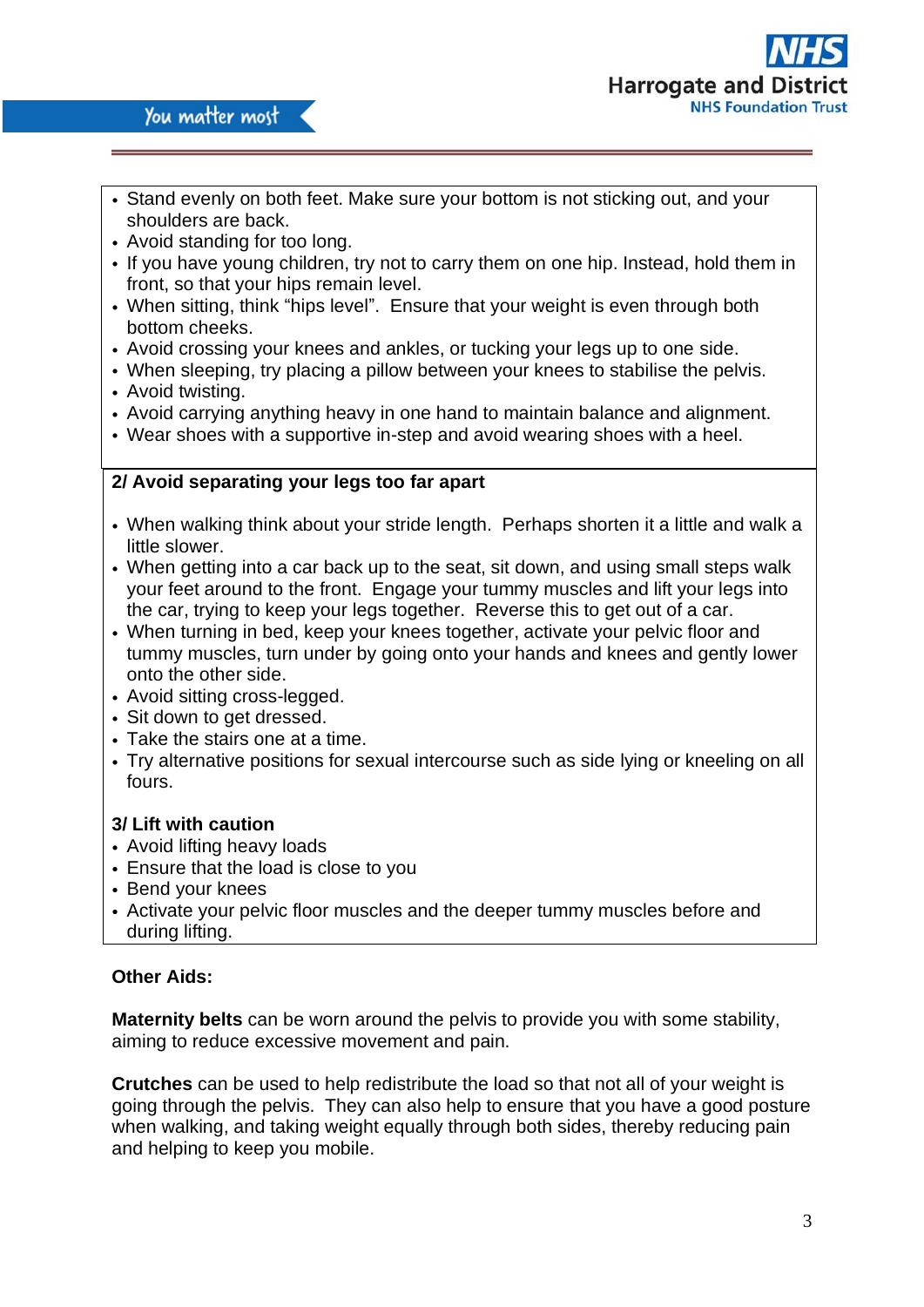

**Heat** can help to relax the muscles if they have become tight and painful or gone into spasm. **Warning:** Never place heat over your bump or directly onto your skin (place over clothing/towel).

**Ice** can help with inflammatory changes, and, when used throughout the day and before going to bed, may help you get a better night's sleep.

**Warning:** Never use ice over bump or place directly onto the skin, as this may cause an ice burn. It is recommended that you wrap ice in a wet cloth and apply for 15-20 mins.

#### **Exercise**

Exercising during pregnancy is advised. However, it is also said that you should not take up new strenuous exercise such as running or contact sports.

The more active and fit you are during pregnancy, the easier it will be for you to adapt to your changing shape and weight gain. It will also help you to cope with [labour](https://www.nhs.uk/conditions/pregnancy-and-baby/labour-signs-what-happens/) and with getting back into shape after the birth.

You may need to slow down as your pregnancy progresses. As a rule, you should be able to hold a conversation as you exercise when pregnant. If you become breathless when talking, then you are probably exercising too strenuously.

The exercises below are safe to do during pregnancy and aim to strengthen your core, increase stability, and thereby manage low back pain and symptoms of pelvic girdle pain.

#### **Engaging Your Core - Lower Abdominals**

#### **Transverse Abdominus**

This exercise can be done lying down as described below, or sitting on a chair with both feet on the floor.

- Lie down on your back with your knees bent. Use pillows or folded blankets/towels under your head and shoulders to ensure that you are on an incline and not lying flat.
- Take a gentle breath in, and, as you breathe out, gently draw the lower stomach muscles in towards the spine.
- Maintain that position, with the muscles activated for five seconds (keep the breath flowing), and then release.
- Aim to repeat 6-8 times per session.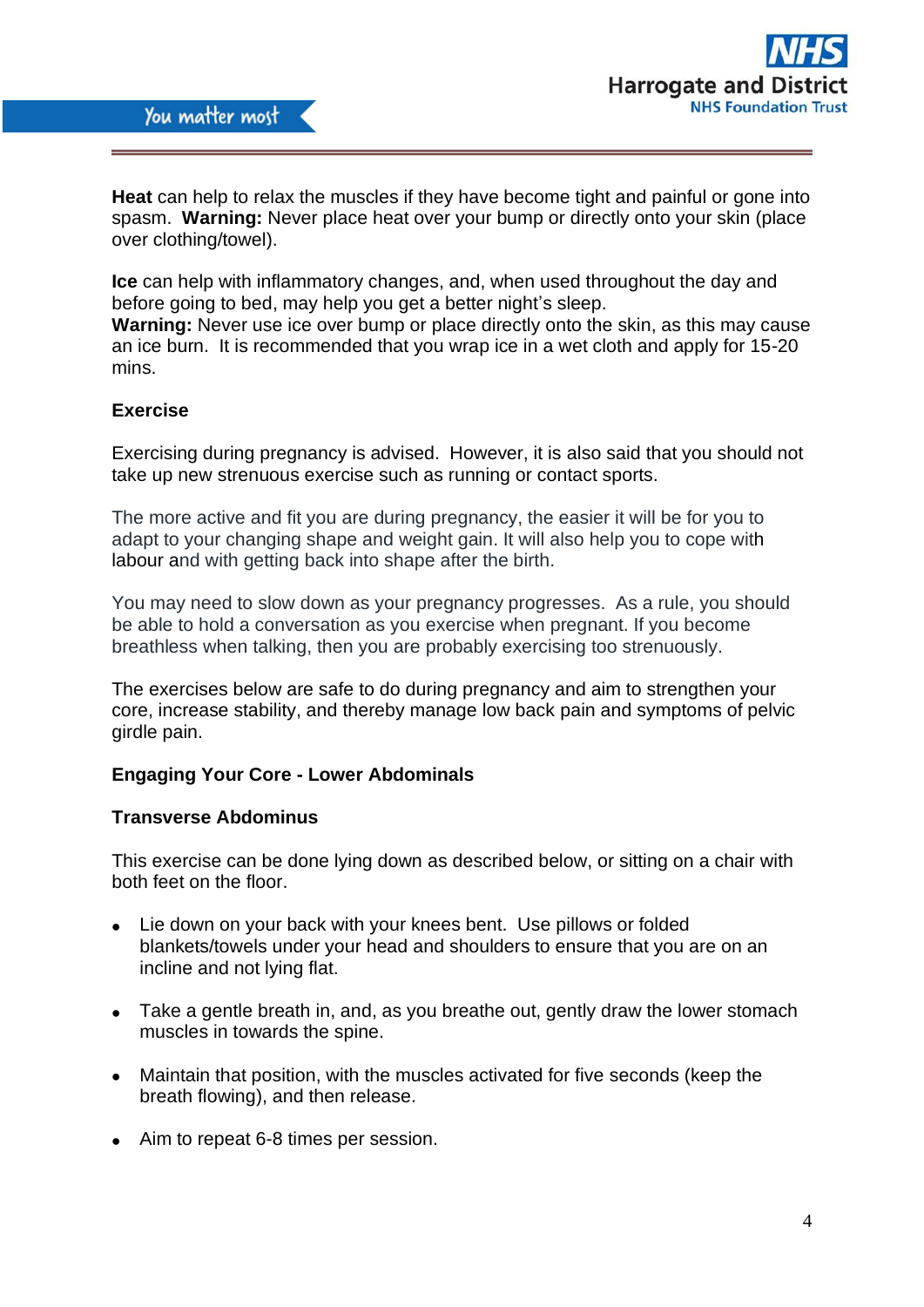



# **Pelvic Tilt**

- Lie on your back with your knees bent and your feet flat on the bed/floor. Again, use pillows or folded blankets/towels under your head and shoulders to ensure that you are not lying flat.
- Activate your stomach muscles, as in the exercise above, and press the small of your back against the supporting surface and tilt your hips so that your bottom tucks under. Hold this for up to 5 seconds (keep the breath flowing), and then release. Aim to repeat this 6-8 times per session.



## **Four Point Kneeling**

- Starting position is on your hands and knees. Wrists aligned underneath your shoulders and knees underneath your hips.
- As in the exercises above: towards the end of your outward breath, gently draw the stomach muscles in towards your spine. You should feel a gentle lift of your stomach muscles.
- Hold this position for 3-5 flowing breaths. Release and repeat up to 10 times.

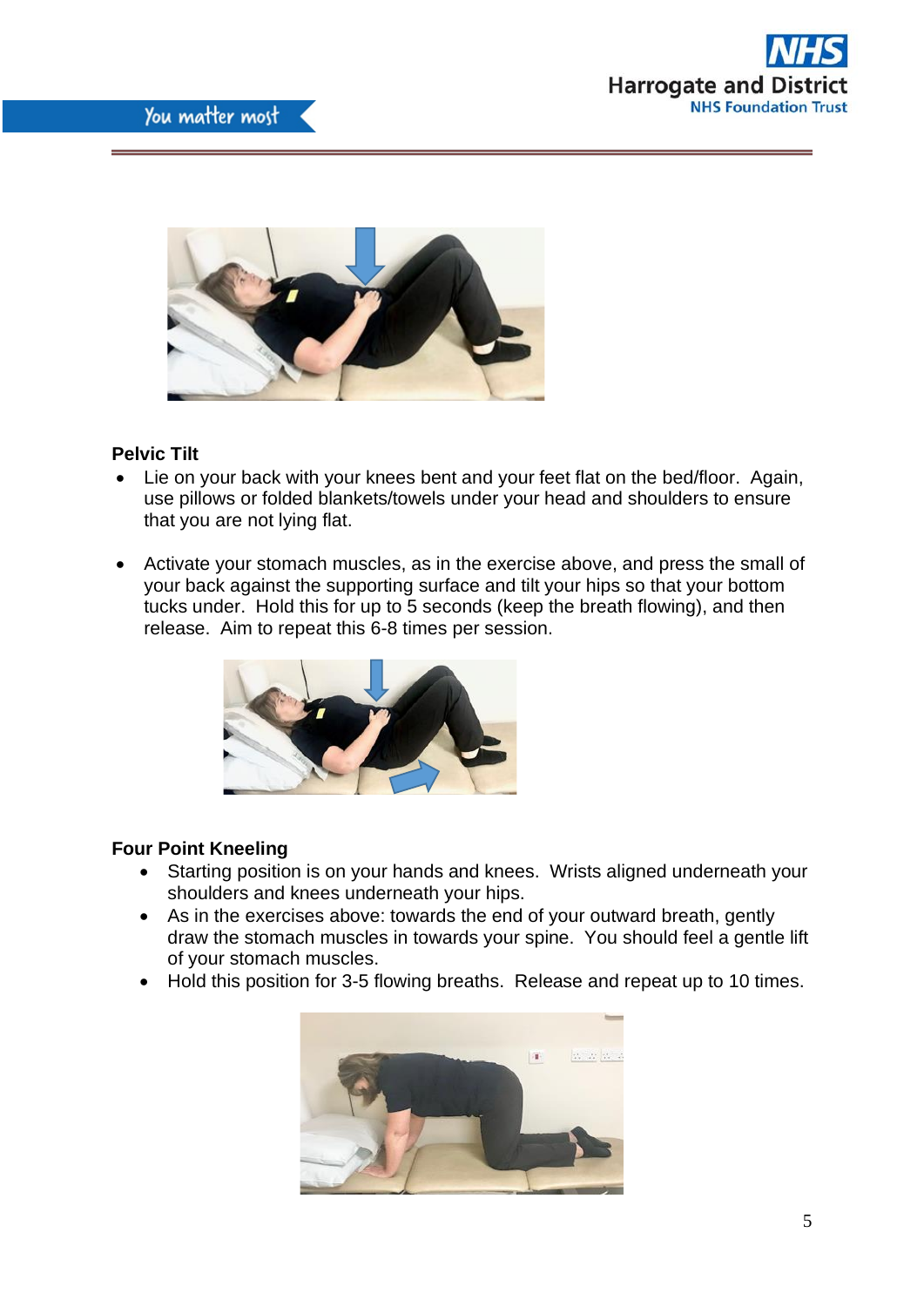



# **Mini Squat**

- Standing tall with good posture. Step your feet a little wider than hip width and toes pointing forwards.
- Bend your knees whilst squatting (sticking your bottom out as though to sit in a chair). At the same time extend your arms in front of you. Take care that the knees are in-line with the second toe, but do not go forward of the toes.
- Activate your glutes (squeeze your bottom cheeks) and return to standing position. Repeat this 5-10 times and aim to do 3 sets of 10, as able. You can do this holding onto a chair if needed.



# **Pelvic Floor Exercises**

# **What and where are the Pelvic Floor Muscles?**

The pelvic floor muscles form the floor of your pelvis. They attach to the pubic bone at the front of your pelvis and attach to the coccyx at the back. They support your pelvic organs and control the front and back passages, giving you control as to when you pass urine and open your bowels.



Diagram copy EMIS and PiP 2006, as distributed on www.patient.co.uk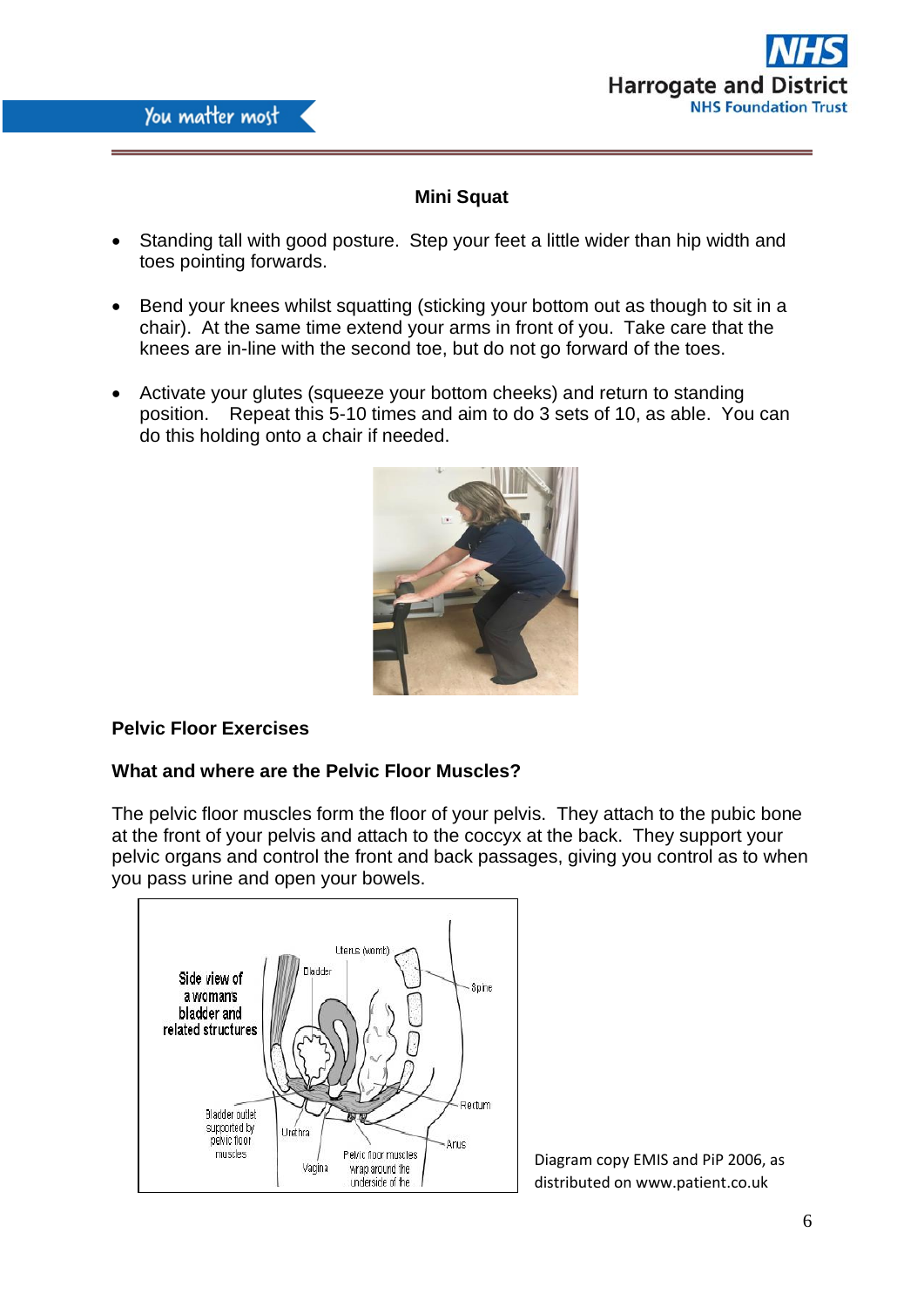

The muscles stretch during pregnancy and can be stretched further during delivery. If the muscles are allowed to remain weak, there is an increased risk of incontinence and vaginal or uterine prolapse. It is important that you exercise the pelvic floor and avoid straining when opening your bowels to prevent weakening of the muscles. It is said that having a strong pelvic floor can facilitate labour!

There are two muscle fibre types in the pelvic floor: fast twitch and slow twitch. They each have a different function. The fast twitch fibres activate quickly to prevent the leakage of urine when you laugh, cough or sneeze. The slow twitch fibres help you to "hold on" when you get the urge to empty your bladder. Because of this, the pelvic floor has two exercises – short (squeeze and release) and long (squeeze and hold). By exercising the pelvic floor regularly, you will increase its strength.

## **How to Exercise Your Pelvic Floor:**

## **Exercise 1 – Squeeze and Hold Step 1**

Sit, stand or lie comfortably with your knees slightly apart.

# **Step 2**

Gently breathe in to prepare. As you breathe out, tighten the muscle around your back passage as if you are trying to stop yourself from passing wind. Now tighten the muscles around your front passage as if you are trying to stop yourself passing urine. Aim to hold both back and front pelvic floor muscles tight for 5-10 seconds (without holding your breath). The feeling is one of "squeeze and lift", and you should feel your lower abdomen draw in slightly.

Fully relax for 4 seconds and aim to repeat up to 10 times. When doing the exercises, avoid tightening your buttocks and squeezing your legs together.

## **Exercise 2 – Squeeze and Release**

In the same position as Exercise 1, gently breathe in to prepare. As you breathe out, tighten the back and front pelvic floor muscles for a short, strong squeeze and, as you breathe in, relax the muscles fully.

Aim to build up to doing 10 short squeezes up to 10 times without holding your breath.

## **Aim to repeat both long and short squeezes 3-6 times a day.**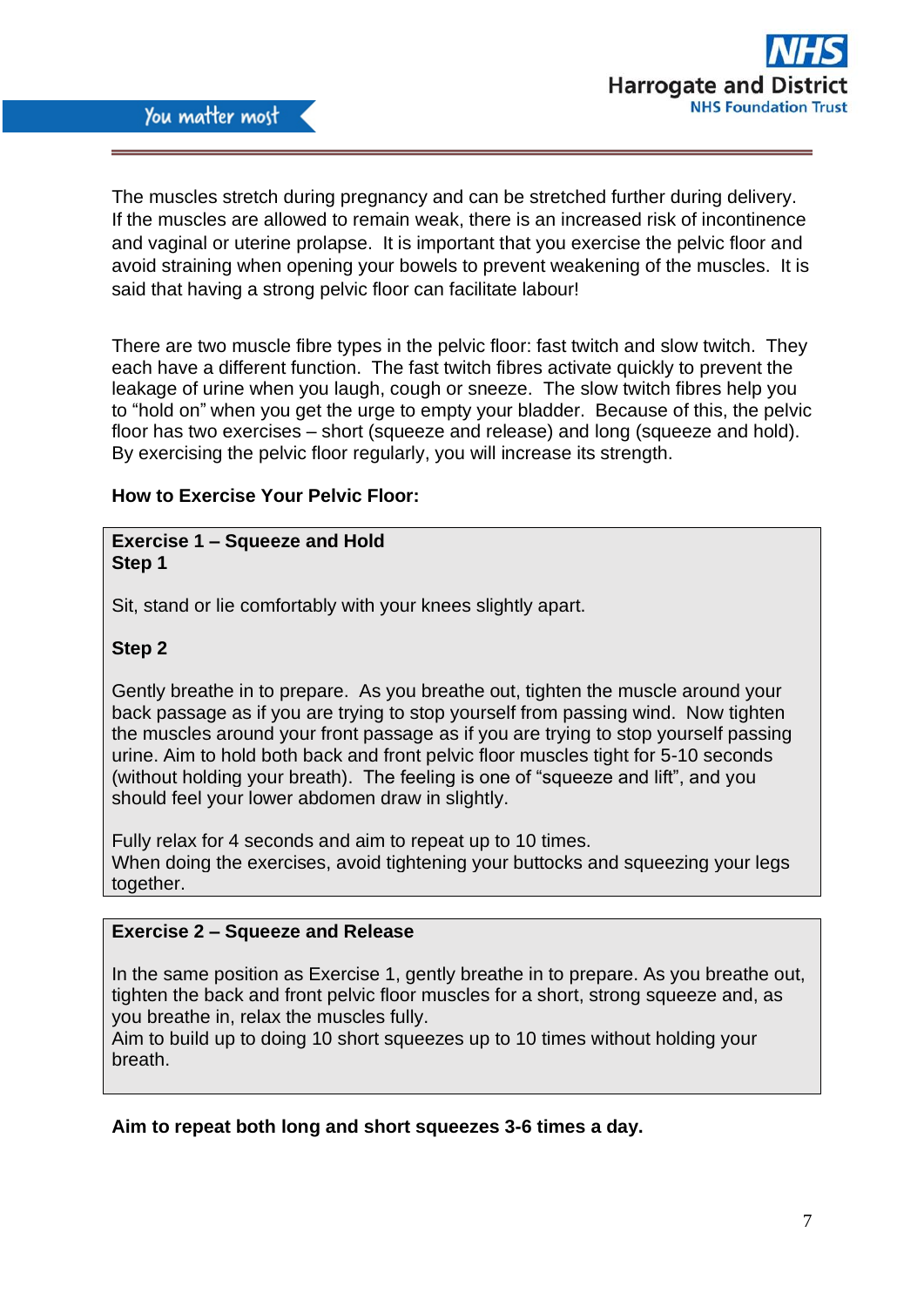

**Your starting point -** this is the maximum number of seconds you can hold your contraction for (up to 10 seconds), and the maximum times you can repeat this (up to 10 repetitions).

Build up your exercise routine gradually. You should notice an improvement in the first three months (this can sometimes take longer).

Aim to progress the position you do your exercises in from side lying to sitting to standing and, over time, practise them whilst doing activities such as walking and bending.

Keep practising your pelvic floor muscle exercises twice a day to maintain the improvement.

#### **Tips to Help You Remember to do The Exercise:**

- Try to make the exercises part of your daily routine. Perhaps do them at the same time as another activity, such as brushing your teeth / when washing your hands/when sitting on the toilet after emptying your bladder.
- Try downloading an app on your phone such as the NHS squeezy app.
- Put a reminder on your phone or set an alarm.

#### **Please do not practise these exercises by stopping the flow of your urine as this may lead to bladder problems.**

#### **Carpal Tunnel Syndrome**

The carpal tunnel is located at the wrist. Several structures pass through the tunnel including tendons, blood vessels and the median nerve. The median nerve is responsible for the feeling that you get in the thumb and first two fingers of each hand.

During pregnancy you can experience swelling throughout the body which can accumulate in the legs and hands. This swelling may reduce the space in the carpal tunnel and can cause compression of the median nerve which leads to the symptoms listed below, and is known as carpal tunnel syndrome (CTS) Symptoms include:

- Pain
- Swelling
- Pins and needles and numbness, mainly in the thumb and first two fingers
- Pain that shoots up the arm and into the shoulder
- Symptoms are often worse at night, first thing in the morning, or following a repetitive task.
- Weaker grip

#### **Management Advice for CTS**

• Elevate your arms with fingertips pointing to the ceiling.